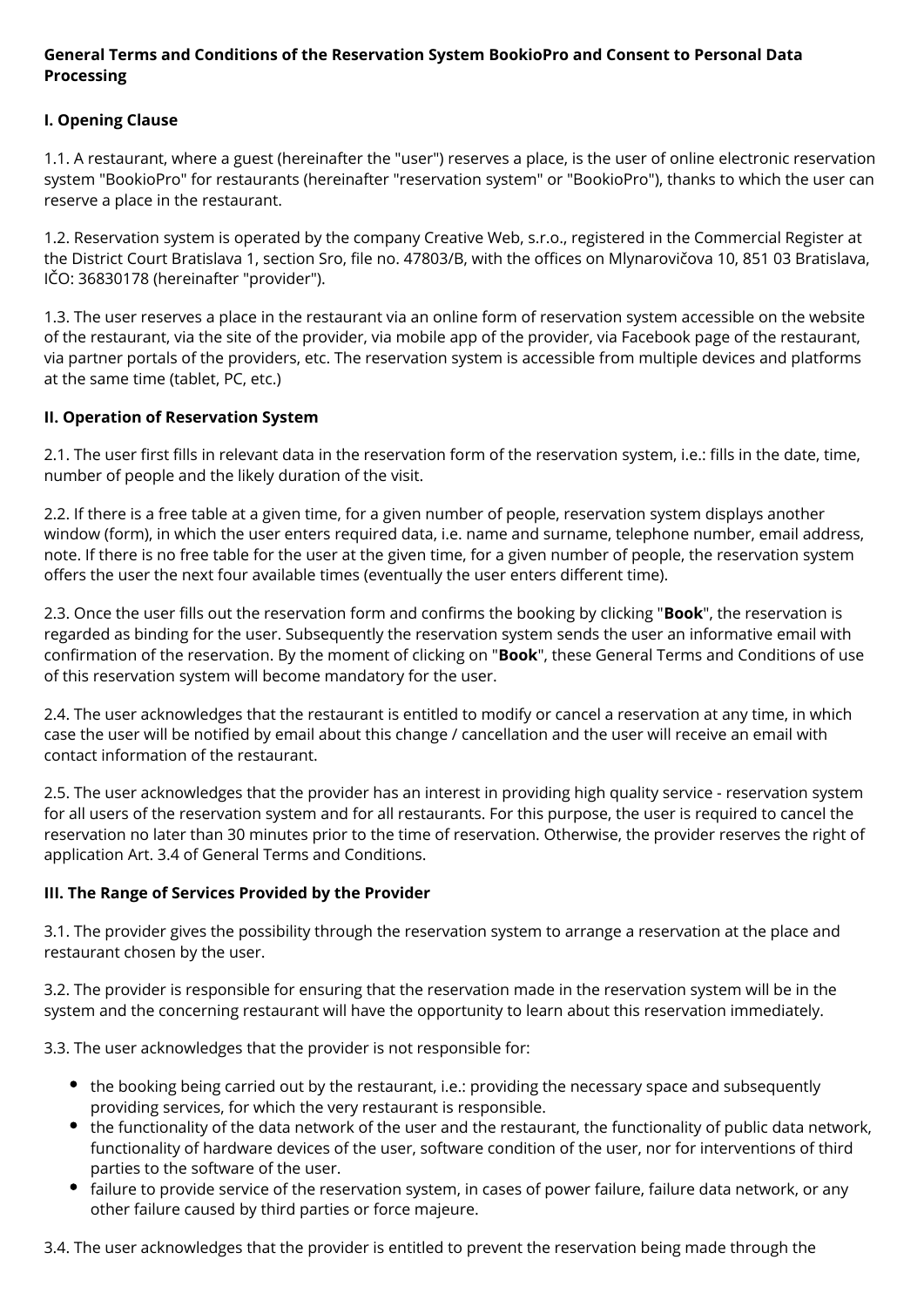reservation system to a user who previously substantially broke the General Terms and Conditions during a use of this reservation system. As a fundamental breach is also considered a missed booking and its cancellation.

## **IV. Terms of Providing the Reservation System by the Provider**

4.1. In the case of an interruption in the services provided by the reservation system caused by the user, the user is obliged to pay the provider costs of this interruption.

4.2. The provider may provide the reservation system service via third persons.

## **V. Conditions for Using the Reservation System Service by the User**

5.1. When booking the user is obliged to state all information correctly and truthfully. The data entered by the user in the reservation form is therefore for the purposes of these General Terms and Conditions considered to be correct, true and complete.

5.2. The user is not authorized to use within the reservation system mechanisms, tools, software or procedures that have or could have a negative impact on the operation of the reservation system, the security of the Internet or other internet users.

5.3. The user is obliged to avoid all activities leading to none or limited operation of provider's server on which the reservation system service is operating, or to avoid attacks on the server and the user must not be involved in such activities carried out by a third party or use third parties for this purpose. The user must not overload the provider's server, on which the reservation system is operating, by automated requests.

### **VI. Other Rights and Obligations of Parties**

6.1. The user acknowledges that the texts, photographs, graphic works, computer programs and other elements that are part of the content of the reservation system or available within the reservation service can be individually and / or collectively (hereinafter collectively referred to as "copyright works") protected by copyright. Databases accessible through the reservation system are further protected by a special law of the founder database. If not otherwise agreed with the provider in writing, copyright works can be only lawfully used in the extent and manner prescribed by applicable law. In particular, the user is not allowed to use the copyright works in the form of reproduction (copies) to achieve direct or indirect economic or commercial advantage and use in the form of spreading, lending, issuing and dissemination work to the public (including disclosure to the public via the Internet), or in the form of unauthorized use of database.

# **VII. Protection of Personal Data and Consent to Processing of the Personal Data**

7.1. The user provides a restaurant as the operator of personal data freely and voluntarily according to the law no. 122/2013 Coll. on Personal Data Protection and on amendments to certain laws and its renewals (hereinafter "The Act on Personal Data Protection"). In this case, the Operator is: , , VAT: , Reg.no: (hereinafter the "Restaurant"). The restaurant is entitled to process personal user data to the extent: name and surname, email address, phone number, for the purpose of use of BookioPro, reservation system, especially for the purpose of making the reservation in the restaurant, for marketing and advertising purposes of the restaurants and providers. If any personal data given are not necessary to achieve the purpose of processing, the user declares that he or she was notified and agrees to process such data.

7.2. The user agrees that his personal data in terms of: name, email and phone number, will be provided and made available by the provider to the restaurant, in which the user reserves a place, as well as for marketing and advertising purposes of the provider and the restaurant. The provider informed the user that without his consent to provide personal information according to the previous sentence, it is impossible to make a reservation at the restaurant.

7.3. The user agrees to the cross-border transfer of personal data to a third country, even in the case where a third country does not ensure an adequate level of data protection.

7.4. The user consents to information and news sent from the provider and the restaurant, related to the service of the provider or the restaurant to the address of the user.

7.5. The consent of the user according to 7.1.,7.2.,7.3. and 7.4. of these General Terms and Conditions apply until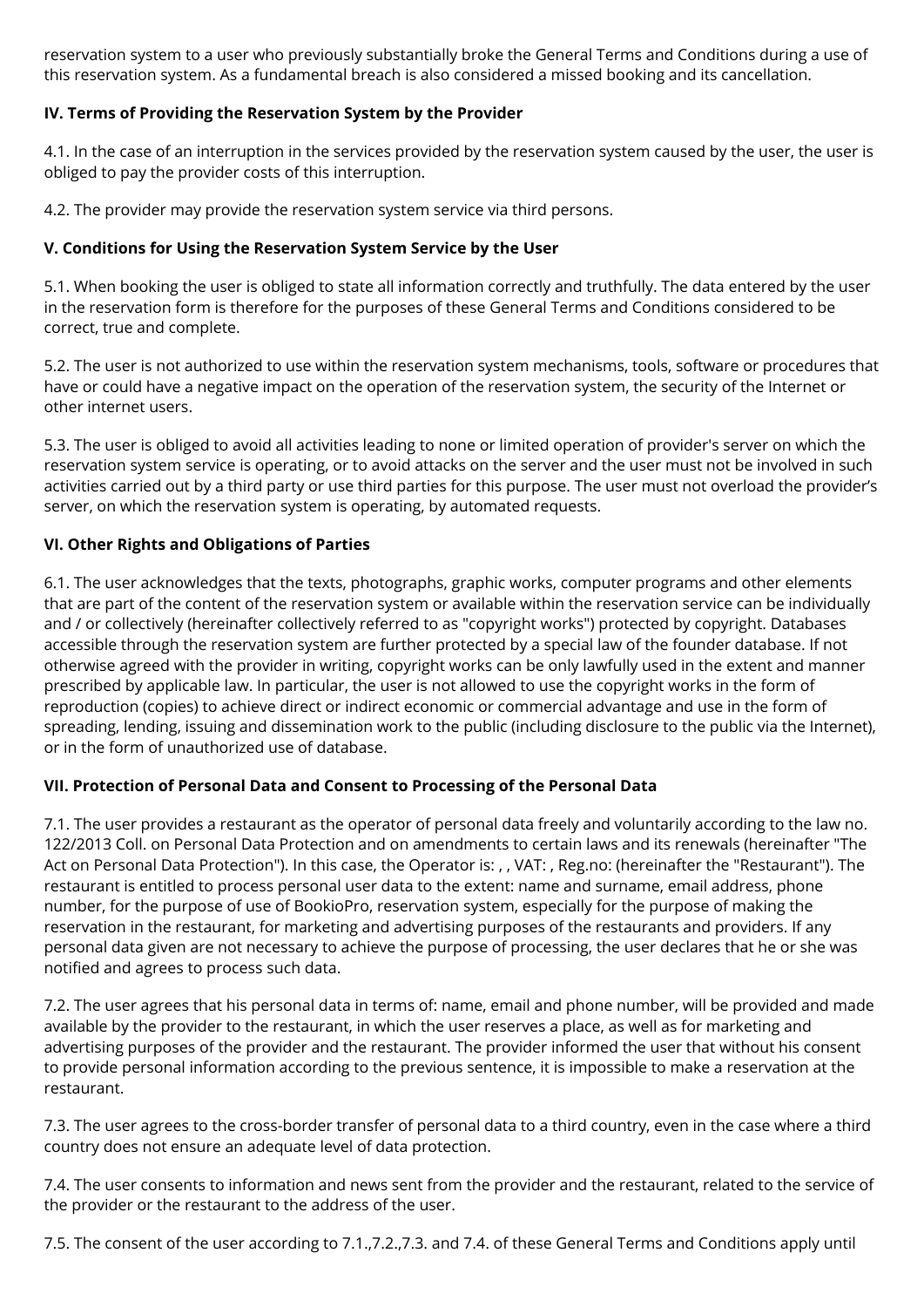the user withdraws consent. Consent may be revoked in writing or by email.

7.6. Edification of the person concerned (the user) under the Law on Personal Data Protection: The person (i.e.: any natural person whose personal data are processed by the operator-provider of the information system according to the Law on Personal Data Protection) has the right, upon written request to ask for a confirmation of whether or not his or her personal data are being processed; in a generally comprehensible form, information on processing the personal data in information systems according to § 15. 1 point a) to e), second to sixth article of the Law on the Personal Data Protection; in a generally comprehensible form, precise information about the source from which the personal data processed was gained; in a generally comprehensible form, a list of his or her personal data, which are subject to processing; its correction or destruction of incorrect, incomplete or outdated personal data which are subject to processing; destruction of his or her personal data for which the purpose of processing is finished; if official documents containing personal data are subject to processing, the user may ask for its return; destruction of personal data subject to processing in case of violation of the Law on the Personal Data Protection; blocking his or her personal data due to the withdrawal of consent before the expiry of the period of validity, if the operator (provider) processes personal data with the consent of the person concerned. Person concerned has the right to oppose in writing to the operator (provider) concerning: the processing of personal data which are presumed to be or will be processed for direct marketing purposes without his or her consent and ask for their destruction; use of the name, surname, titles and addresses for direct marketing purposes in the postal traffic; providing name, surname, title and addresses for direct marketing purposes. Person concerned has the right to: object to the processing of his or her personal data without the consent, to the operator (provider) in writing or personally, if the matter is urgent, even if the agreement within the meaning of § 10 paragraph 3 point. a), e), f) and g) of the Law on Personal Data Protection is not required, by stating the legitimate reasons or by submitting evidence of infringement of his or her rights and legally protected interests that are or may be in a particular case damaged by processing of personal data; object and refuse to submit to the decision of the operator (provider) in writing or personally, if the matter is urgent, which would have for him or her legal effect or significant impact if a decision is issued solely on the basis of automatic processing of his personal data; submit a proposal to the Office for Personal Data Protection for a preliminary ruling on privacy of personal data, under a suspicion of personal data are being processed without authorization. If the person concerned does not have full legal competence, his or her rights may be applied by a legal representative. If the person concerned is deceased, the rights granted by Law on Personal Data Protection, family member may apply the rights. Since the person concerned is not obliged to provide the operator (provider) with his or her personal data, he or she is entitled to revoke his or her agreement to personal data processing at any time.The operator (provider) must not enforce the consent of the person concerned and threat with a conditional rejecting of the contractual relation, service, goods or any obligation given by law. The operator (provider) will process personal data manually and / or by means of technology, through authorized persons. Processing of personal data means the conduct of any operation or set of operations with personal data, including gathering, collection, dissemination, recording, organization, adaptation or alteration, retrieval, consultation, alignment, combination, transfer, use, storage, blocking, disposal, their cross-border transfer, provision, access or disclosure. The operator and provider are authorized to process personal data in any of the above methods, however, they are obliged to protect this data from misuse or damage in accordance with the law on privacy data.

# **VIII. The Claim Procedure - Return Policy**

8.1. In case of any defects of the reservation system service, i.e.: particularly in situations in which the reservation was made without the knowledge of the restaurant about it, or in case of not delivered confirmation mail (article 2.3 of General Terms and Conditions) and similar, the user is entitled to inform about this faults via e-mail: info@bookiopro.com. Defects have to be reported within three days after finding, latest within 48 hours from the time of setting the reservation.

8.2. Provider shall settle the claim within the statutory time limits, the user will be informed via email, to the address included in the complaint or in the reservation system.

# **IX. Final Regulations**

9.1. User and provider explicitly agreed that the legal relations are governed by the law of the Slovak Republic. Legal relations between the user and the service provider are under the jurisdiction of Slovak courts.

9.2. Unless agreed otherwise, any correspondence in connection with these General Terms and Conditions, the contract, the service or the functioning of the reservation system service must be delivered in writing by email, personally or by registered mail (according to the decision of the sender). In the case of email delivery, the